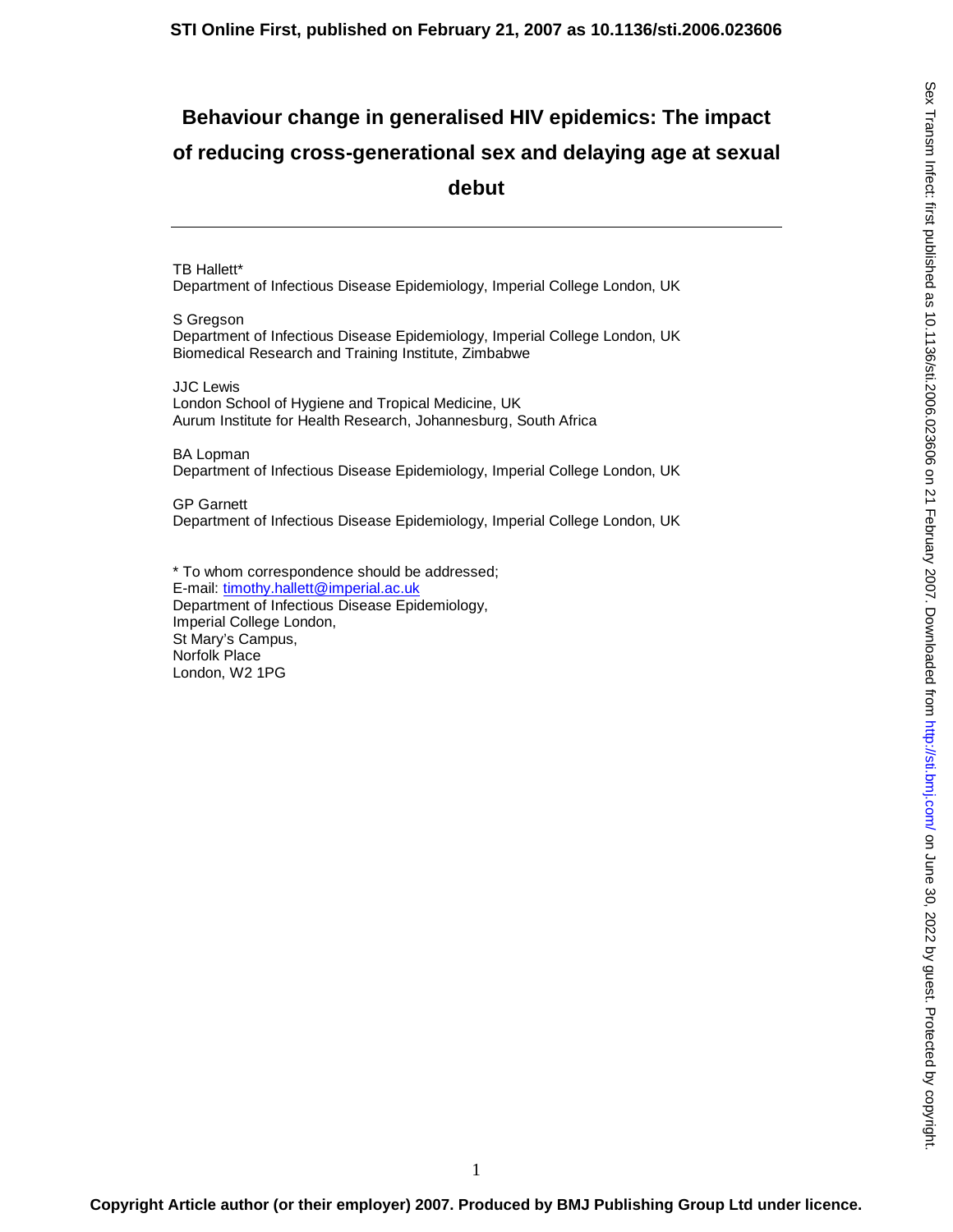# **Abstract**

Background: Sexual behavioural change must lie at the centre of efforts to alleviate the global HIV/AIDS pandemic by preventing new infections. Statistical analysis of risk factors at the individual-level may be used to design behaviour interventions. The importance of reducing cross-generational sex (young women having sex with older men) and delaying age at first sex on the spread of HIV at the population-level has been presumed but not scientifically investigated and quantified.

Methods: A mathematical model of heterosexual spread of HIV was developed and used to predict the population-level impact of reducing cross-generational sex and delaying sexual debut.

Results: The impact of behaviour change on the spread of HIV is sensitive to the structure and reaction of the sexual network. Reducing cross-generational sex could have little impact on the risk of infection unless it is accompanied by a reduction in the number of risky sexual contacts. Even almost exclusive peer-to-peer sexual mixing patterns can support high endemic levels of HIV. The benefit of delaying age at sexual debut is comparatively small and is reduced if males continue to prefer young partners or if young women spend more time unmarried. In Manicaland, Zimbabwe condom use by older men is especially low but if they were to use condoms as frequently as young men, the reduction in average risk of infection could exceed that generated by a two-year delay in first sex.

Conclusions: At the individual-level avoiding sex with older partners and delaying sexual debut can decrease the risk of infection but at the population-level these interventions may do little to limit the spread of HIV without wider-ranging behavioural changes throughout the sexual network. Mathematical models are essential to explore the population-level impact of individual-level behavioural changes.

# **Key messages**

- 1. The impact of behaviour change on the spread of HIV is sensitive to the structure and reaction of the sexual network.
- 2. Reducing cross-generational sex could have little impact on the risk of infection unless it is accompanied by a reduction in the number of risky sexual contacts.
- 3. The benefit of delaying age at sexual debut is comparatively small and is reduced if males continue to prefer young partners or if young women spend more time unmarried.

# **Key words**

HIV; Mathematical modelling; Cross-generational sex; First sex; Zimbabwe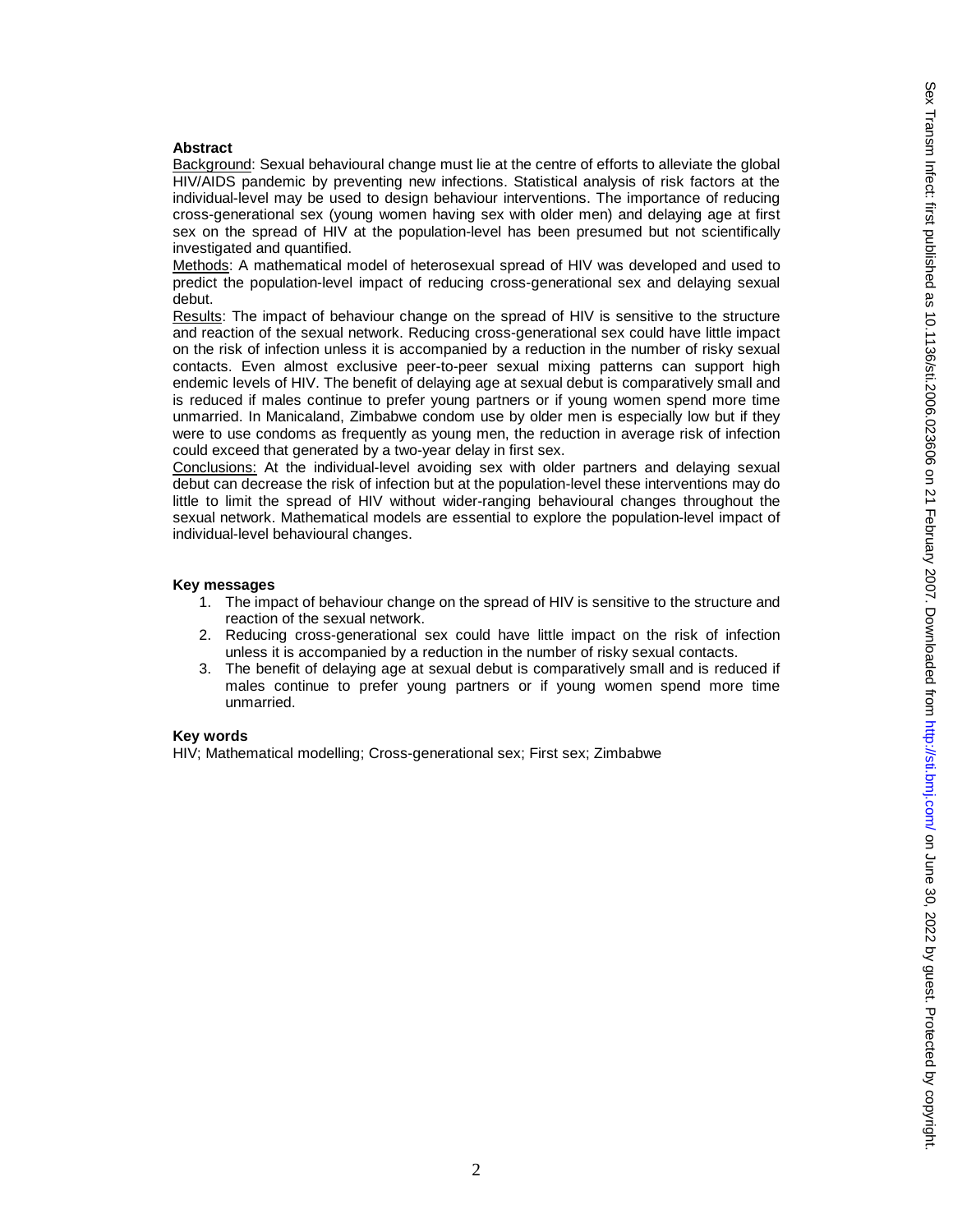### **Introduction**

The HIV pandemic continues to spread through and devastate the global population (1). In the generalised epidemics in sub-Saharan Africa the majority of risk is associated with heterosexual sex (2-5) and behaviour change is essential to reduce the number of new infections. Funding has been made available for interventions to promote behaviour change (6, 7) but care must be taken to target resources at changing those aspects of sexual behaviour that are most important to the spread of HIV.

Observational studies show that HIV prevalence among young women usually far exceeds that among young men (8) and this has prompted some to stress the importance of protecting young women from infection in particular (2, 8-11). Statistical analyses of individual behaviour data show that the risk of HIV infection is lower amongst women that avoid older sexual partners (12, 13) and begin sexual activity later (12, 14, 15). For this reason, it has been suggested that behaviour interventions should focus on reducing cross-generational sex and delaying sexual debut (8, 16, 17). The importance of these changes at the populationlevel has been presumed but not scientifically investigated and quantified (8, 11, 13, 16-20).

Mathematical models allow an assessment of the potential effects of proposed behaviour interventions and can provide a guide to the factors most critical to their success (21). Increasingly, the insights gained from mathematical models are well understood and applied (22-24), and consulting mathematical models before implementing epidemiological interventions has become standard practice for emerging epidemiological problems (25-27). It can be argued that the same approach should be used to assess the effects of proposed behavioural change interventions on generalized HIV epidemics.

We consider two questions about proposed behavioural change interventions: (i) What population-level effect could discouraging cross-generational sex and promoting delayed age at first sex have on the HIV epidemic?; and (ii) What properties of the sexual network determine the size of this impact? To address these questions we designed a deterministic mathematical model of the heterosexual transmission of HIV with a detailed yearly age-structure of young adults so that changes in age at sexual debut, ages of sexual partners and rates of partner change in those recently entering the sexually active population could be investigated. We parameterise the model using data collected in a cross-sectional survey in rural Zimbabwe (12) in order to provide a detailed and well informed example to illustrate the qualitative results rather than provide an exhaustive description of the various generalised HIV epidemics in Africa.

# **Methods**

#### *Data Sources*

 A stratified population-based survey was carried out in the Manicaland province of eastern Zimbabwe between July 1998 and January 2000 (12) and a follow-up survey completed after 3 years (28). A structured face-to-face questionnaire was conducted with almost ten thousand men and women in 12 distinct communities; two forestry plantations, two tea and coffee estates, two small towns, two roadside trading centres and four subsistence farming areas. In three-quarters of interviews with literate respondents, answers to sensitive questions about sexual behaviour were recorded using a confidential voting method, the use of which has been associated with reporting of greater sexual activity (29). Condoms were used in all reported sex acts in the last sexual partnership by 17% of males and 8% of females that reported a sexual partnership in the last month. Sex acts were self-defined in the questionnaire, but here we assume that all sex acts are insertive penile-vaginal. The distribution of age difference between sexual partners (male's age minus female's age) takes a similar form for women of all ages and can be modelled by a log-logistic function (Figures S1 and S2 in the supplementary material). The mean age difference is 7 years and in approximately 25% of partnerships the age difference is 10 years or more.

#### *Mathematical Simulation Model*

A deterministic mathematical model of the heterosexual transmission of HIV in a sex, age and activity-stratified population was developed. The model is defined by a set of partial differential equations with respect to time and age that are solved numerically with a fourstage Runge-Kutta algorithm (time-step = 0.02 years). Full details of the model can be found in supplementary material but the key assumptions in the model are described here.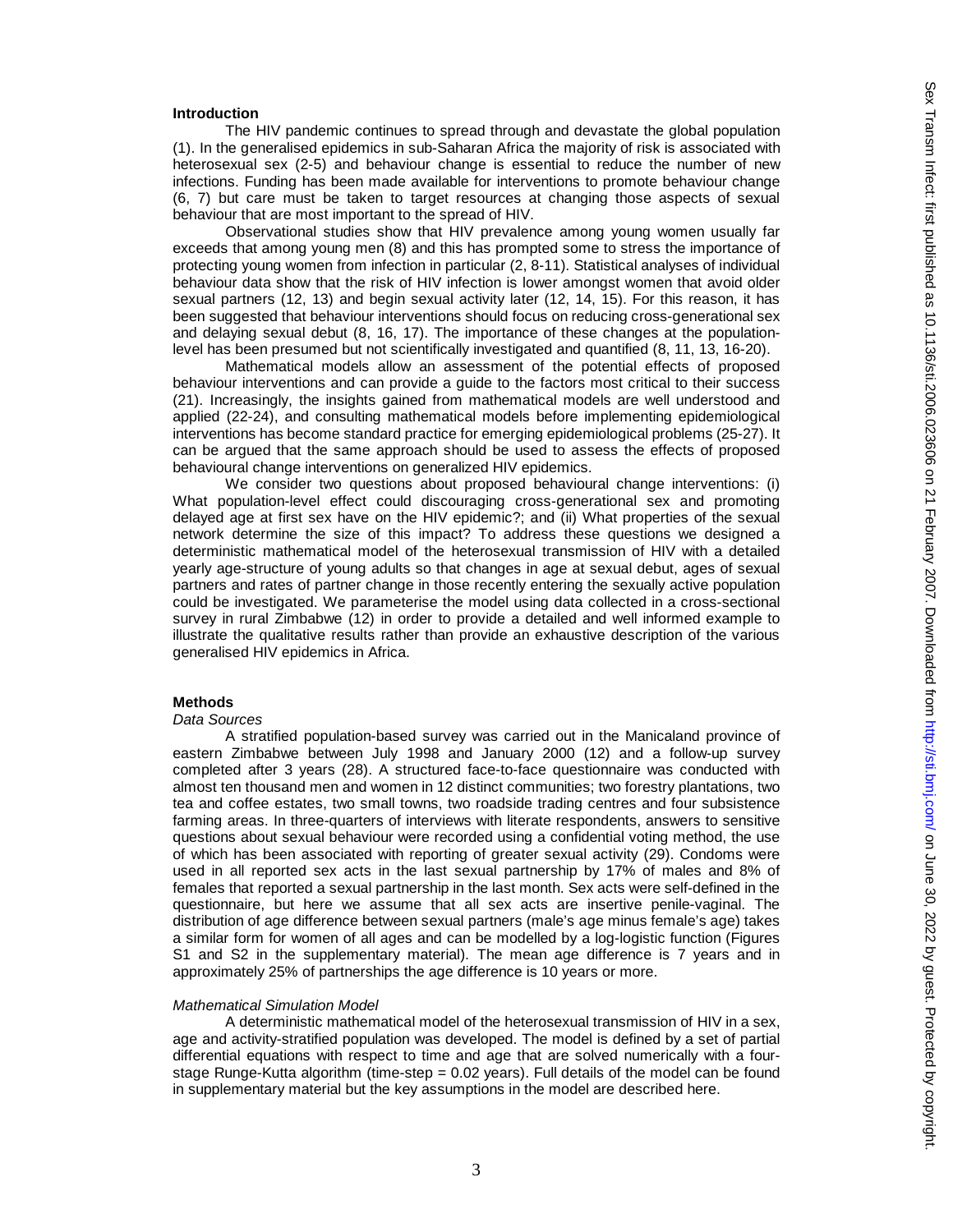HIV is assumed to be transmitted through heterosexual partnerships or at the time of birth from an infected mother to her child. To represent the long and variable incubation period and stage-dependent HIV transmission probability, those infected progress through three stages of asymptomatic infection prior to AIDS: the first stage lasts 3 months and is associated with a high transmission probability; the second stage lasts for several years (up to a mean of 10 years, depending on age) and is associated with a low transmission probability; and the third stage lasts 6 months and is associated with a high transmission probability.

The population is divided into several sexual activity groups with different numbers of sexual partnerships formed per year. To permit study of the effect of varying age at first sex and the pattern of partnership formation with respect to age, a detailed yearly age-structure was incorporated. On sexual debut most individuals enter the group with the lowest sexual activity, but a minority enter groups with much higher sexual activity. An individual of a particular sex, age and sexual activity forms a set number of sexual partnerships each year that are directed preferentially towards those in a similar sexual activity class and between older men and younger women. The fraction of women's partnerships that are formed with men a given number of years older is determined by a log-logistic function. This distribution allows the age-difference to be moderate in most sexual partnerships but much greater in others. It can be parameterised so that the pattern of partnership formation matches that observed in Manicaland or varied to represent alternative scenarios (Figure S3 in the supplementary material). Two types of intervention to reduce cross-generational mixing are simulated; (i) A change in the distributional form of the allocation of young women's partnerships among older men, preserving the total number of partnerships formed, and (ii) removal of a fraction of partnerships with a given age-difference, so that there are less partnerships in total. Both of these interventions generate the same reduction in the fraction of young women's sexual partnerships that are 'cross-generational' but the former replaces those cross-generational partnerships with partnerships among peers whereas the latter does not. For consistency, the derived pattern of partnership-formation for one gender must match that of the other and the extent to which males' demand for sexual partnerships is accommodated by the female population (or vice versa) has to be specified.

 Mortality and fertility rates are chosen to represent an African population in the pre-AIDS era and the model is run for 100 years to establish a stable population structure. The infection is introduced to 0.01% of males aged 25-29 years in the highest sexual activity group.

#### **Results**

Running the model with the different mixing patterns shows that with more crossgenerational mixing, endemic prevalence (among those aged 15-49 years) is slightly higher (Figure 1(a) bars). Female-to-male prevalence ratios for 15-24 year-olds at least equal to those observed can be created in the model without assuming any difference in susceptibility to HIV infection between men or women or over age (Figure 1(a) line).

If all sexual partnerships are formed between peers the epidemic cannot become established (Figure 1(b)). If 1% of sexual partnerships are formed with partners one year older or younger, HIV can become endemic.

Simulating an intervention that reduces cross-generational mixing but preserves the total number of sexual partnership formed, shows that such a behavioural change could substantially reduce HIV prevalence among young women but prevalence among young men might rise (Figure  $1(c)$  – solid lines). With this intervention, the lifetime risk of infection (the expected chance at birth that an individual will have been infected with HIV by their  $55<sup>th</sup>$ birthday) is only slightly reduced; by 10% for females and 5% for males. In contrast, if the same reduction in cross-generational mixing is simulated but without any compensatory increase in the number of partnerships among peers (dashed lines), prevalence among males can decrease and prevalence among females can decrease further. With this intervention, the lifetime risk of infection is reduced much more; by 25% for females and 22% for males.

This pattern of sexual mixing (young women forming partnerships with older men) means that the impact of young women delaying sexual debut is sensitive to the behavioural response of older men – i.e. if males' would-be young sexual partners become abstinent, they may seek to replace those last partnerships with the youngest sexually active females available. Females' risk of infection in the first years of sexual activity is therefore linked to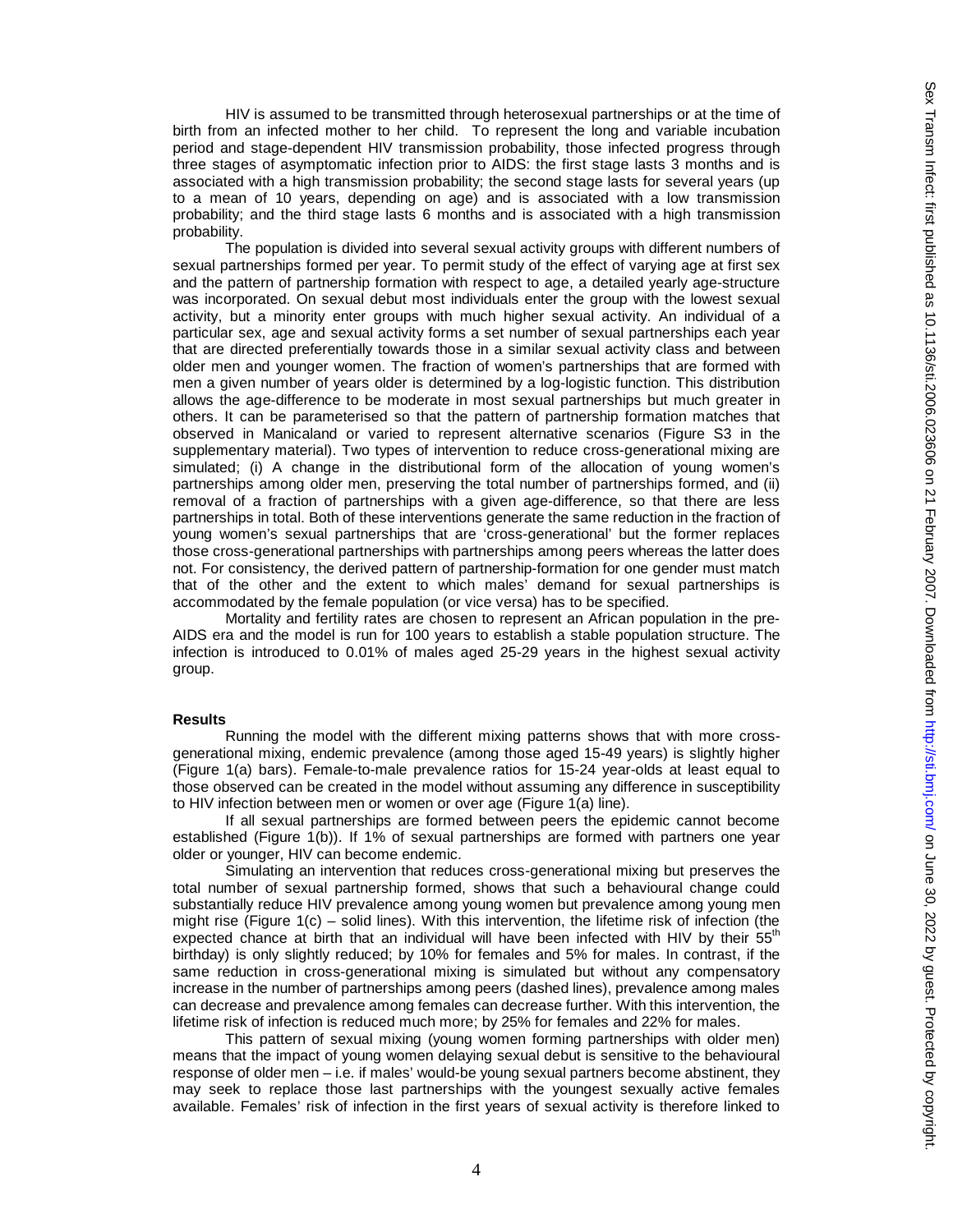whether or not males seek to replace lost partnerships and the extent to which males control the structure of the sexual network (Figure 2(a)). If males do seek to replace the lost partnerships, incidence is increased among women for the first years of sexual activity and this effect is greater if males are able to control the structure sexual network. The reduction in lifetime risk of infection for women is greater if males do not seek to replace lost partnerships (Figure 2(b)). The benefit of delaying sexual debut is even greater if women become less susceptible to infection as they get older. However, under all scenarios the reduction in lifetime risk of infection associated with delaying sexual debut is relatively small.

A further issue is the relative timing of sexual debut and marriage (30). The risk of infection when sexually active but not married (2% per person-year at risk during the first 3 years of follow-up in this population) is greater than when married (1% per person-year). This means that the benefit of delaying first sex depends on the time spent unmarried. For example, increasing the age at first sex from 18 to 21 could lead to lifetime risk of infection being reduced by 9% (if women are unmarried for 12 months less), reduced by 6% (no change in relative timing of marriage) or remain almost unchanged (if women are unmarried for an extra 3 years).

 In rural Zimbabwe, the probability of reporting having used a condom consistently with their most recent sexual partner is particularly low for older men (25 years or older) but is higher if either the man of his partner has had many sexual partners (Figure 3(a)). If condom use by older men is increased to the level currently reported by younger men, the lifetime risk of infection could be reduced by ~20% for both males and females. This exceeds the impact of doubling condom use in the whole population or males and females delaying sexual debut by 2 years under the most optimistic assumptions (Figure 3(b)).

## **Discussion**

Sexual behaviour change is crucial to prevent HIV infections in sub-Saharan Africa (2). Cross-sectional surveys of individuals' self-reported sexual behaviour show that young women that have had sex with an older man or begun sexual activity when young are more likely to have been infected with HIV (12-15). On this basis, interventions aiming to change behaviour have been proposed that focus on discouraging cross-generational sex and delaying sexual debut (8, 16, 17). Although it is clear that these changes will somewhat reduce the risk of infection to the individual it was not known what impact they could have on the spread of HIV through the population. Despite this uncertainty the importance of crossgenerational sex in supporting high HIV prevalence has been presumed (17) and an increase in abstinence among young people has been partially credited with the decline in HIV prevalence rates in Uganda (31, 32). In this paper we used a mathematical model to quantify the reduction in the average lifetime risk of HIV infection that reducing cross-generational sex and delaying first sex could bring. The model was carefully parameterised using detailed data from a rural district in eastern Zimbabwe (12) and we expect that the qualitative insights will be general to other African settings with generalised epidemics.

Our model simulations suggest that HIV prevalence is only slightly higher with much more cross-generational mixing. Furthermore, even if 99% of sexual partnerships are formed between peers, HIV can still reach a high endemic level. This is contrary to the suggestion that without cross-generational mixing HIV could not persist endemically (17). Crossgenerational sex helps increase prevalence because few of the partnerships of infected older males are with already-infected older females and are more likely to be with uninfected younger females. However, the link is not strong because the infection will reach all agegroups eventually under almost any mixing scenario, and then young women will be exposed instead to the high rates of sexual activity of their male peers. Sex with older men is more risky than sex with younger men partly because the former are more likely to be infected with HIV, having been exposed to the risk of infection for longer. However, the observed gradient in HIV prevalence among males by age is partly a *result* of the cross-generational mixing; prevalence among young men is suppressed by cross-generational mixing because they have only limited access to their peers and instead have sex with even younger uninfected women. A switch to peer-to-peer mixing will increase prevalence among young men making, from a female perspective, formerly 'low-risk' contacts increasingly 'high-risk'. In this way, the benefit of peer-to-peer over cross-generational mixing to the young women is negatively frequency-dependent; one young woman will put herself at less risk by choosing partners her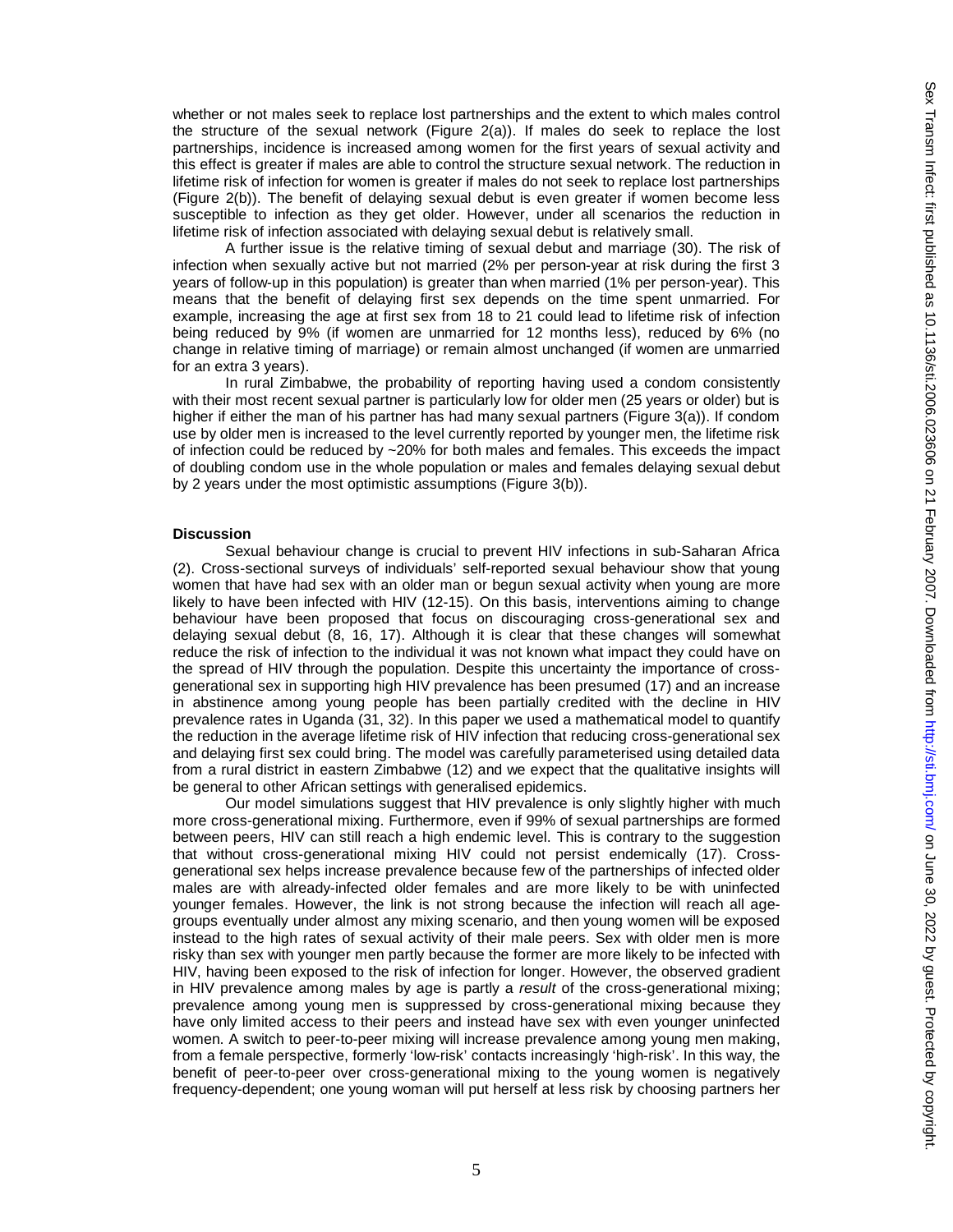own age over older men but as more women come to do the same the benefit of this behaviour change is reduced as HIV prevalence among young men increases.

The real impact of cross-generational sex on the population level spread of HIV is the power imbalance in those partnership and the implications this has for the chance that condoms will be used (12, 19). Our results show that behaviour change interventions should aim to minimise unprotected sexual contact by young women with anyone and not target the age difference between sexual partners *per se*. Nonetheless, this pattern of partnership formation between older men and younger women does seem to underlie the high female-tomale HIV prevalence ratio among young people; the model generates ratios at least as extreme as those observed without assuming any difference in susceptibility to infection by gender or age. Cross-generational mixing must be considered when examining other types of behavioural intervention; the demand for their sexual partnerships could undermine the benefit young women get from remaining abstinent for longer and the importance of transmission from older men makes the frequency with which they use condoms especially important.

Abstinence (through delaying the onset of sexual activity) removes the risk of infection for only a few years – a small fraction of one's lifetime exposure. This period may be important because the first years of a woman's sexual activity may carry the greatest risk of transmission for a number of biological (33-35) and behavioural (12, 18) reasons. However, even assuming that susceptibility declines strongly with age, the lifetime benefit of delaying sex for two years is expected to be, at most, only 8%. The benefit is smaller (3%) if the "demand" for their sexual partnerships is not reduced. Although abstinence undeniably reduces the risk of infection, its impact on the spread of HIV and the average chance of infection over a lifetime is small. It is likely, therefore, that the dramatic prevalence decline in Uganda (31) was primarily mediated through increased condom use and fidelity rather than the 2 year delay in first sex that was also reported (32).

In the coming years, on-going and proposed behaviour interventions will be assessed and their potential effect estimated. This modelling work has highlighted the sensitivity of the efficacy of some behaviour changes to unknown properties of the sexual network (e.g. the response of males to female behaviour change) and projections should incorporate this uncertainty.

From an individual-level perspective it is possible to identify those elements of sexual behaviour that are associated with the highest risk of infection. However, without a dynamic description of HIV transmission it is not clear how these changes will limit the spread of HIV at the population-level. The chance of infection is only partly determined by one's own sexual behaviour and interventions should not be narrowly targeted at particular at-risk groups (for example, young women) but instead tackle risky behaviour throughout the sexual network.

## **Acknowledgements**

TBH, SG, JJCL and BAL thank the Wellcome Trust and GPG thanks the UK Medical Research Council for funding support.

#### **Competing Interests**

The authors declare that there are no competing interests.

#### **Author contributions**

All authors conceived the study, assisted with model design and analysis and drafting the manuscript.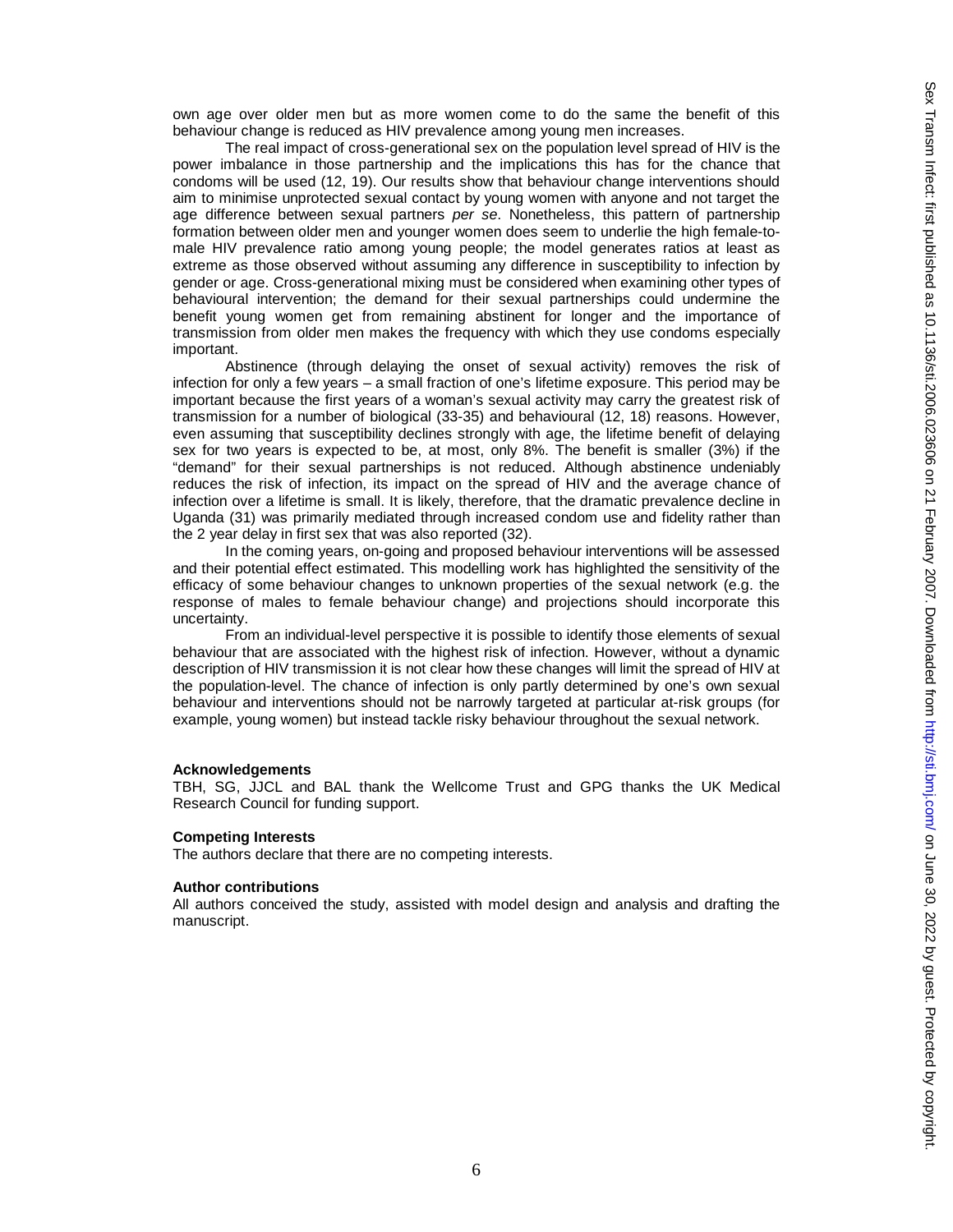# **Copyright notice**

The Corresponding Author has the right to grant on behalf of all authors and does grant on behalf of all authors, an exclusive licence (or non exclusive for government employees) on a worldwide basis to the BMJ Publishing Group Ltd to permit this article (if accepted) to be published in STI and any other BMJPGL products and sublicenses such use and exploit all subsidiary rights, as set out in our licence (http://sti.bmjjournals.com/ifora/licence.pdf).

# **Figure Legends**

# Figure 1

**The impact of reducing cross-generational sex on the heterosexual spread of HIV.** (**a**) HIV prevalence among 15-49 year-olds (bars) and female-to-male prevalence among 15-24 year-olds (line) with different levels of cross-generational mixing (percent of females' partnerships formed with males 10 or more years older), 20 years after infection introduced. (**b**) HIV prevalence over time if all partnerships are formed between individuals the same age (grey line) or if 1% of partnerships are formed between individuals one year older or younger (black line), or if an intervention eliminates any non-peer-to-peer partnerships at year 20 (dashed line). (**c**) HIV prevalence over time for 15-24 year-old males (black) and females (grey) if the proportion of cross-generational partnerships is reduced from 20% to 5% at year 20 and if there is replacement with peer-to-peer partnerships (solid lines) or if there is no replacement (dashed lines); dotted lines show 'no change' scenario.

#### Figure 2

**The impact of delaying age at first sex on the heterosexual spread of HIV.** (**a**) HIV incidence ratio for women when age at first sex is delayed by two years for both sexes if males seek to maintain their current level of sexual activity and if mixing is determined by males (black line), females (grey line) or is an equal compromise (dashed line). (**b**) Relative lifetime risk of infection when age at first sex is increased from 16 years if males seek to maintain their number of sexual partnerships (black line) or if partnerships are not replaced (grey line) or if partnerships are not replaced and susceptibility to infection decreases with age (dashed line).

#### Figure 3

**The impact of increasing condom use on the heterosexual spread of HIV.** (**a**) The proportion of reported partnerships in which condoms were used in all sex acts, by the age of each partner and whether either one of the partners reported having had 6 or more previous sexual partners (highly sexually active). (**b**) Relative lifetime risk of infection for males and females if (*i*) condom use among males older than 25 increases to the level reported by males under 25 (open bars), (*ii*) condom use overall is doubled (grey bars). The horizontal grey shading gives the comparable range of effects that could be expected if age at first sex for males and females is increased by 2 years.

#### **References**

1. UNAIDS/WHO. AIDS epidemic update: December 2005; 2005.

2. UNAIDS. 2004 Report of the global AIDS epidemic. Geneva; 2004.

3. Kiwanuka N, Gray RH, Serwadda D, Li X, Sewankambo NK, Kigozi G, et al. The incidence of HIV-1 associated with injections and transfusions in a prospective cohort, Rakai, Uganda. Aids. 2004 Jan 23;18(2):342-4.

4. Schmid GP, Buve A, Mugyenyi P, Garnett GP, Hayes RJ, Williams BG, et al. Transmission of HIV-1 infection in sub-Saharan Africa and effect of elimination of unsafe injections. The Lancet. 2004 2004/2/7;363(9407):482-8.

5. Lopman BA, Garnett GP, Mason PR, Gregson S. Individual Level Injection History: A Lack of Association with HIV Incidence in Rural Zimbabwe. PLoS Med. 2005 Feb;2(2):e37.

6. Office of the United States Global AIDS Coordinator. The President's Emergency Plan for AIDS Relief. U.S. Five-year global HIV/AIDS strategy; 2004.

7. The Global Fund to Fight AIDS Tuberculosis and Malaria. The Global Fund to Fight AIDS, Tuberculosis and Malaria; 2004.

8. Laga M, Schwartlander B, Pisani E, Sow PS, Carael M. To stem HIV in Africa, prevent transmission to young women. Aids. 2001 May 4;15(7):931-4.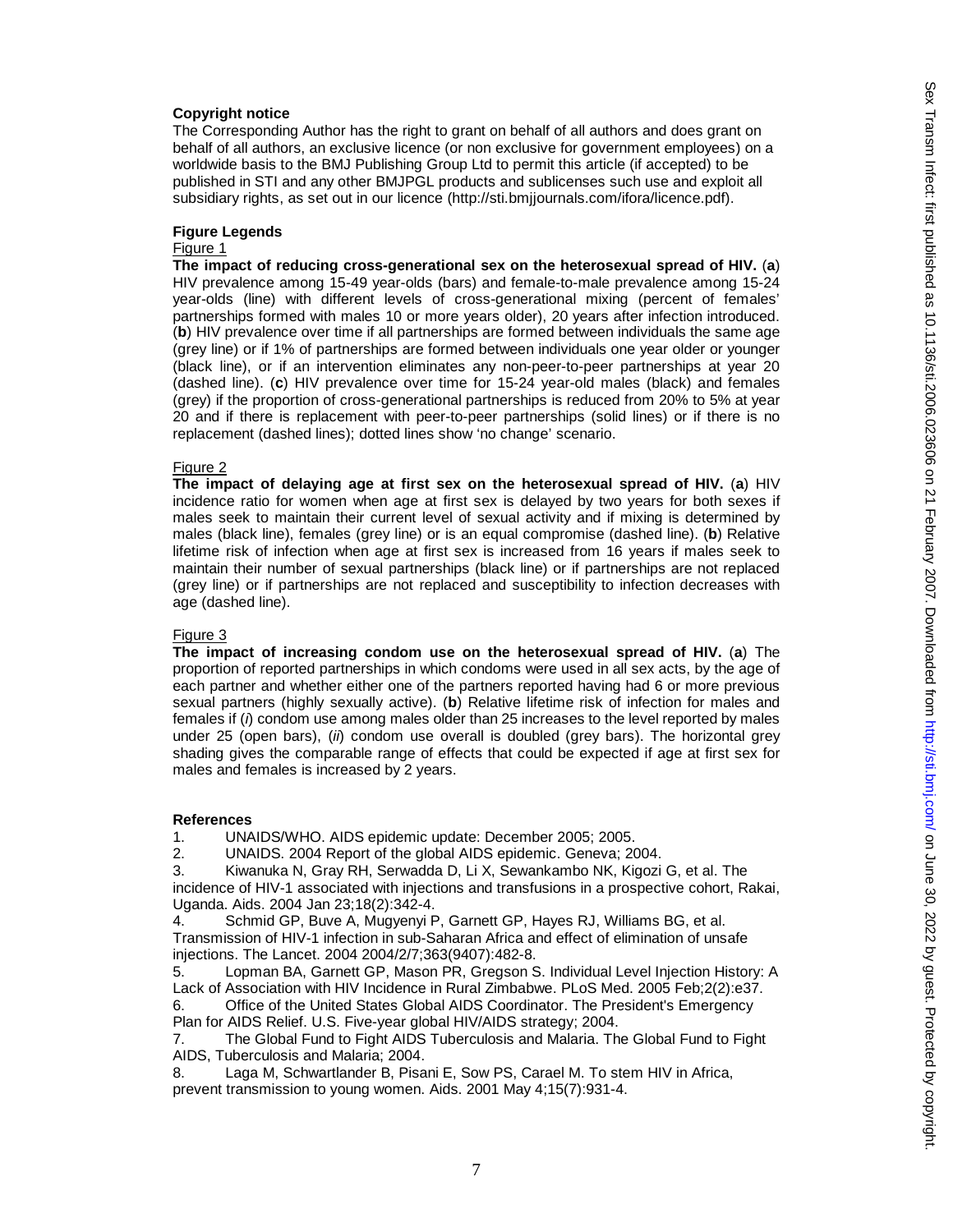9. Genuis SJ, Genuis SK. Adolescent behaviour should be priority. Bmj. 2004 Apr 10;328(7444):894.

10. Green EC, Berman J. Liaisons fueling AIDS in Africa. The Washington Times. 2003 December 28th, 2003.

11. AIDSMark. Cross-generational sex fueling the HIV/AIDS epidemic in sub-Saharan Africa: International Centre for Research on Women (ICRW) and Population Services International (PSI); 2003 August, 2003.

12. Gregson S, Nyamukapa CA, Garnett GP, Mason PR, Zhuwau T, Carael M, et al. Sexual mixing patterns and sex-differentials in teenage exposure to HIV infection in rural Zimbabwe. Lancet. 2002 Jun 1;359(9321):1896-903.

13. Kelly RJ, Gray RH, Sewankambo NK, Serwadda D, Wabwire-Mangen F, Lutalo T, et al. Age differences in sexual partners and risk of HIV-1 infection in rural Uganda. J Acquir Immune Defic Syndr. 2003 Apr 1;32(4):446-51.

14. Pettifor AE, Van Der Straten A, Dunbar MS, Shiboski SC, Padian NS. Early age of first sex: a risk factor for HIV infection among women in Zimbabwe. Aids. 2004 Jul 2;18(10):1435-42.

15. Drain PK, Smith JS, Hughes JP, Halperin DT, Holmes KK. Correlates of National HIV Seroprevalence: An Ecologic Analysis of 122 Developing Countries. J Acquir Immune Defic Syndr. 2004 Apr 20;35(4):407-20.

16. Population services international. Dangerous Liasons; 2003.

17. Cohen J. Asia and Africa: on different trajectories? Science. 2004 Jun 25;304(5679):1932-8.

18. Longfield K, Glick A, Waithaka M, Berman J. Relationships between older men and younger women: implications for STIs/HIV in Kenya. Stud Fam Plann. 2004 Jun;35(2):125-34. 19. Luke N, Kurz KM. Cross-generational and transactional sexual relationships in Sub-

Saharan Africa. Washington, D.C.: International Centre for Research on Women; 2002. 20. Buve A, Bishikwabo-Nsarhaza K, Mutangadura G. The spread and effect of HIV-1

infection in sub-Saharan Africa. Lancet. 2002 Jun 8;359(9322):2011-7.

21. Grassly NC, Garnett GP, Schwartlander B, Gregson S, Anderson RM. The effectiveness of HIV prevention and the epidemiological context. Bull World Health Organ. 2001;79(12):1121-32.

22. Anderson RM, Garnett GP. Mathematical models of the transmission and control of sexually transmitted diseases. Sex Transm Dis. 2000 Nov;27(10):636-43.

23. Garnett GP. An introduction to mathematical models in sexually transmitted disease epidemiology. Sex Transm Infect. 2002 Feb;78(1):7-12.

24. Aral SO, Roegner R. Mathematical modeling as a tool in STD prevention and control: a decade of progress, a millennium of opportunities. Sex Transm Dis. 2000 Nov;27(10):556-7.

25. Keeling MJ, Woolhouse ME, Shaw DJ, Matthews L, Chase-Topping M, Haydon DT, et al. Dynamics of the 2001 UK foot and mouth epidemic: stochastic dispersal in a heterogeneous landscape. Science. 2001 Oct 26;294(5543):813-7.

26. Riley S, Fraser C, Donnelly CA, Ghani AC, Abu-Raddad LJ, Hedley AJ, et al. Transmission dynamics of the etiological agent of SARS in Hong Kong: impact of public health interventions. Science. 2003 Jun 20;300(5627):1961-6.

27. Ferguson NM, Cummings DA, Cauchemez S, Fraser C, Riley S, Meeyai A, et al. Strategies for containing an emerging influenza pandemic in Southeast Asia. Nature. 2005 Sep 8;437(7056):209-14.

28. Gregson S, Garnett GP, Nyamukapa CA, Hallett TB, Lewis JJ, Mason PR, et al. HIV decline associated with behavior change in eastern Zimbabwe. Science. 2006 Feb 3;311(5761):664-6.

29. Gregson S, Zhuwau T, Ndlovu J, Nyamukapa CA. Methods to reduce social desirability bias in sex surveys in low-development settings: experience in Zimbabwe. Sex Transm Dis. 2002 Oct;29(10):568-75.

30. Zaba B, Pisani E, Slaymaker E, Boerma JT. Age at first sex: understanding recent trends in African demographic surveys. Sex Transm Infect. 2004 Dec;80 Suppl 2:ii28-35. 31. Stoneburner RL, Low-Beer D. Population-level HIV declines and behavioral risk

avoidance in Uganda. Science. 2004 Apr 30;304(5671):714-8.

32. Asiimwe-Okiror G, Opio AA, Musinguzi J, Madraa E, Tembo G, Carael M. Change in sexual behaviour and decline in HIV infection among young pregnant women in urban Uganda. Aids. 1997 Nov 15;11(14):1757-63.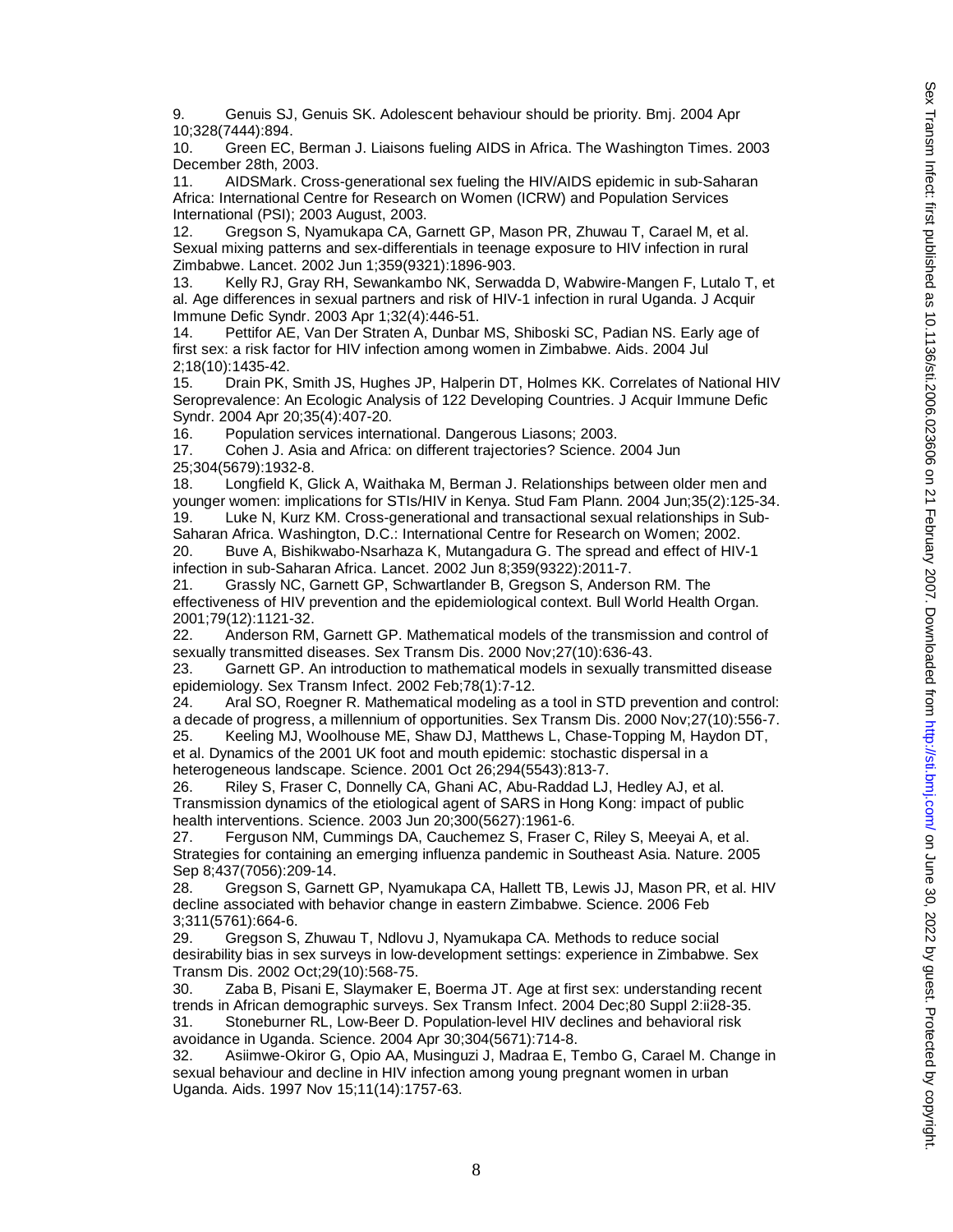33. Glynn JR, Carael M, Auvert B, Kahindo M, Chege J, Musonda R, et al. Why do young women have a much higher prevalence of HIV than young men? A study in Kisumu, Kenya and Ndola, Zambia. Aids. 2001 Aug;15 Suppl 4:S51-60.

34. Moss GB, Clemetson D, D'Costa L, Plummer FA, Ndinya-Achola JO, Reilly M, et al. Association of cervical ectopy with heterosexual transmission of human immunodeficiency virus: results of a study of couples in Nairobi, Kenya. J Infect Dis. 1991 Sep;164(3):588-91.<br>35. Duncan ME, Tibaux G, Pelzer A, Reimann K, Peutherer JF, Simmonds P, et al. Firs 35. Duncan ME, Tibaux G, Pelzer A, Reimann K, Peutherer JF, Simmonds P, et al. First coitus before menarche and risk of sexually transmitted disease. Lancet. 1990 Feb 10;335(8685):338-40.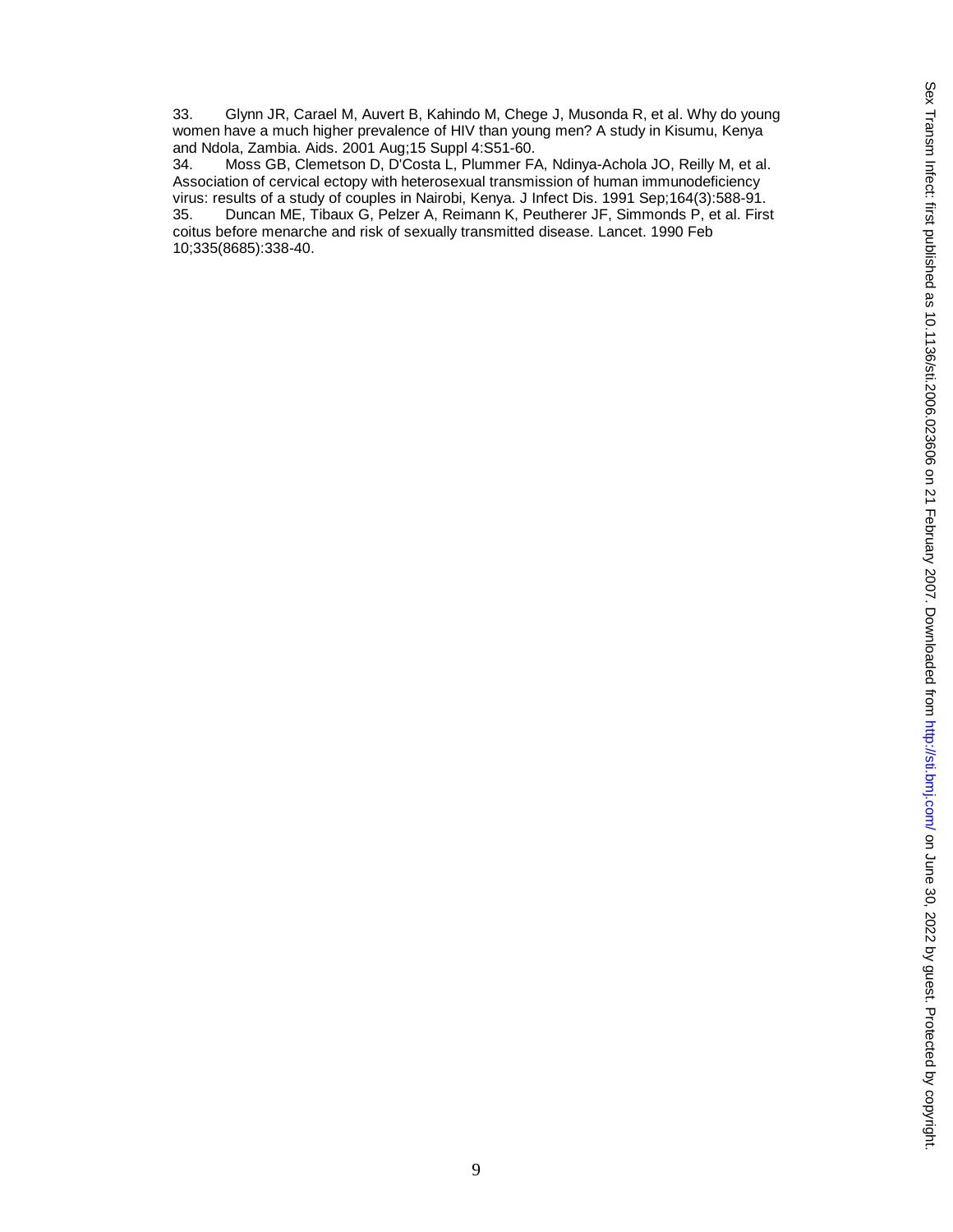

Sex Transm Infect: first bediened as 10.1136/sti.2002. Doming Auguest. Pownloaded from http://sti.bm/ on June 30, 2022 by guest. Protected by copyright.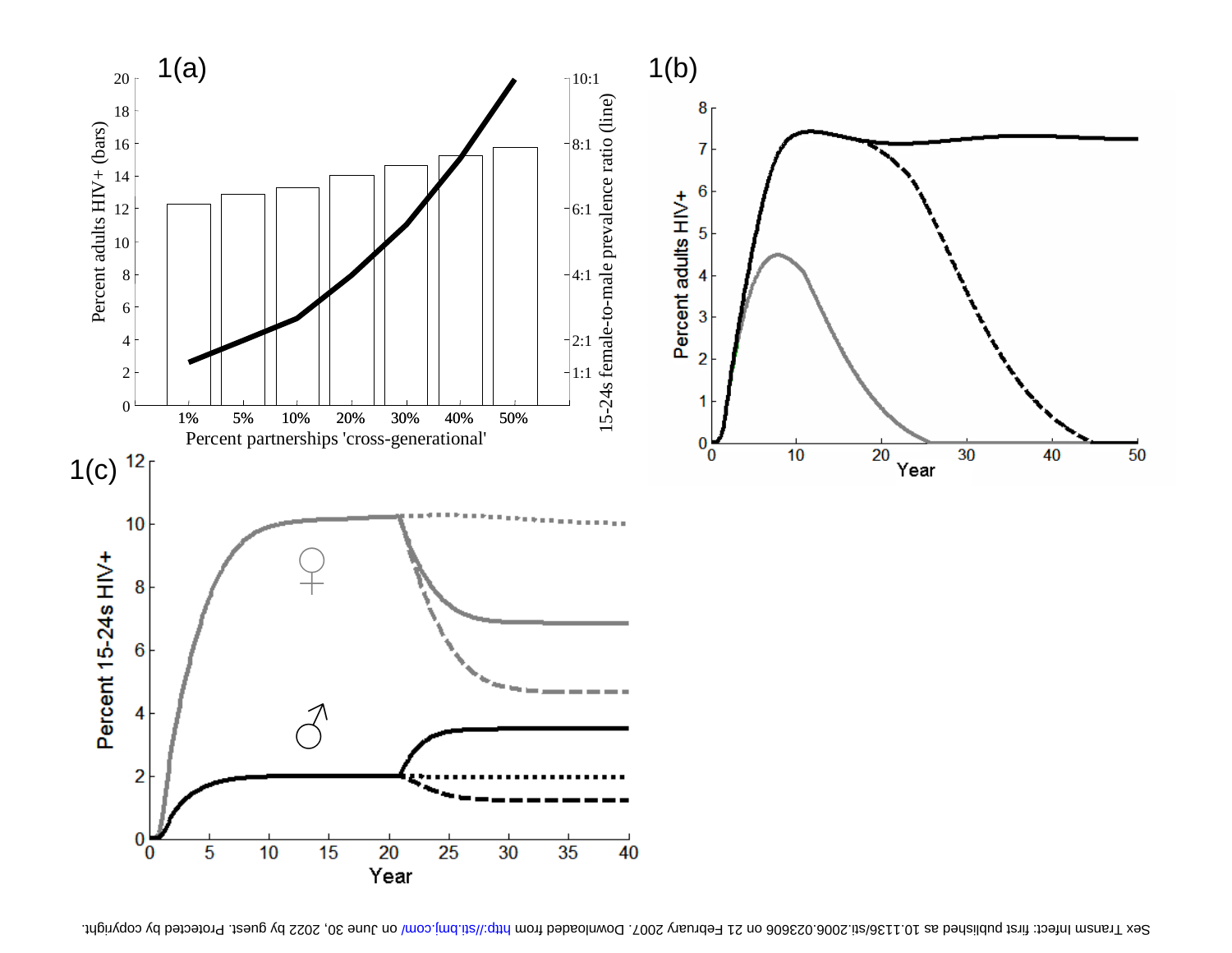